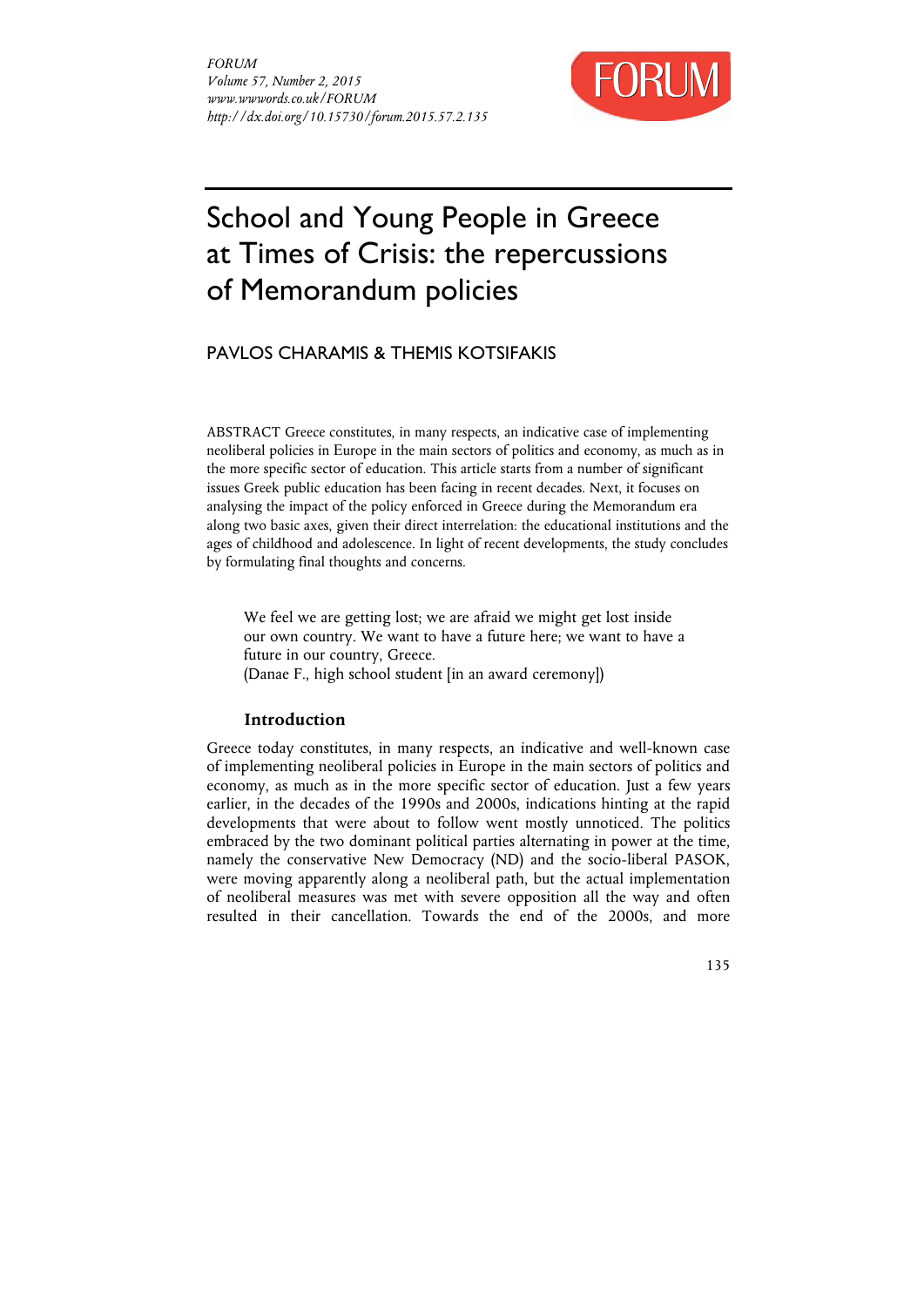specifically following the outbreak of the global economic crisis that hit Europe also, the pace of enforcing neoliberal measures in all sectors of Greek society, including education, became overwhelming. Greece has entered the era of the Memorandum.

The term 'guinea pig', which has often been used to describe the Greek case since then, indicates in essence a conscious attempt on the part of the 'experimenters' to place Greek society in the position of an experimental object, to which a certain medical treatment of neoliberal conception is applied in order to study its reactions. In the Greek case, however, it seems that the experimentation process has exceeded the limits and the standards set by the designers. The political change that occurred with the national elections in January 2015 has signalled the beginning of the process of disengagement from recession policies that the so-called 'troika' (the European Union [EU], the European Central Bank and the International Monetary Fund) has systematically imposed upon Greece and the Greek education system. At the same time, it fuelled a number of political developments which, as is becoming evident, includes the possibility not only to cancel the institutional pillars of this policy, but even to reverse the terms of the experiment, placing under experimental control the endurance and the cohesion of the neoliberal policies themselves, and thus paving the way for a democratic reform. Such an 'experimental' view may turn out to be far more interesting and useful in the future to all those involved in the field of education.

This last point, in particular, goes beyond the scope of our present study, but it seems that it can be a research objective for our future work. Hence, our study sets out to discuss a number of significant issues that Greek public education has been facing in recent decades, as well as to illustrate how these issues have been dealt with or used by the authorities to erode trust in the public school and stage its undermining. Next, it focuses on analysing the impact of the policy enforced in Greece during the Memorandum era along two basic axes, given their direct interrelation: the educational institutions, on one hand, focusing on general education (early childhood, primary, secondary) and the ages of childhood and adolescence, on the other. In light of recent developments, the study concludes by formulating final thoughts and concerns.

# **From Public School Problems to Undermining**

The promotion and reinforcement of neoliberal beliefs and practices within Greek society have a long-standing tradition, and they cannot obviously be traced back only to the crisis period. Systematic and laborious efforts were put together by governments in recent decades to erode society's trust in public educational institutions and subsequently curb resistance to the imposition of neoliberal measures; in fact, to this effect, the contribution of the majority and most powerful mass media, including both printed and electronic, was particularly noteworthy.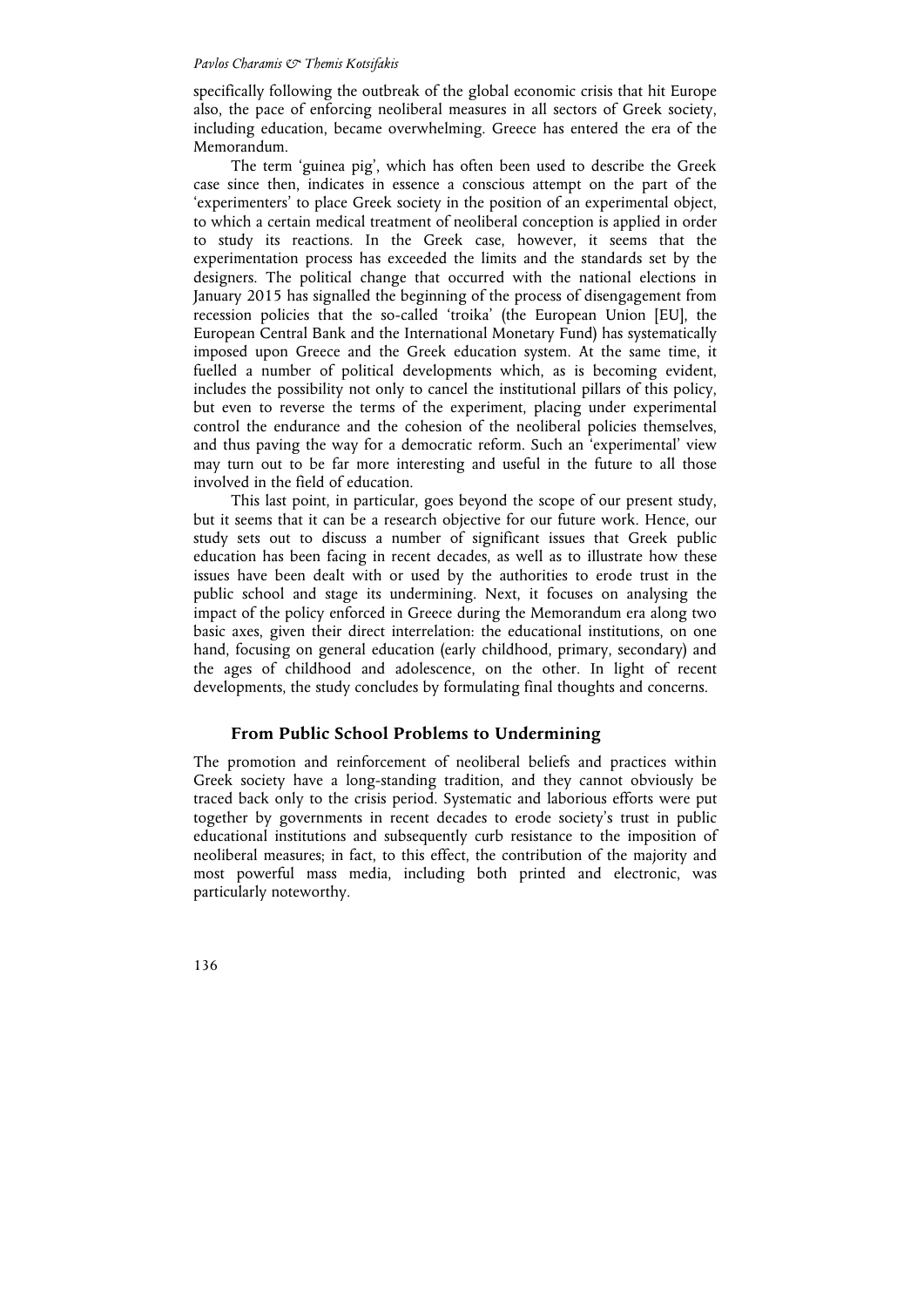The negative image about Greek public education that was methodically cultivated in recent decades rested upon a selective presentation of certain problematic situations that were not far from reality. They were presented, however, in such a way that one could draw the conclusion that they were not due to the policies implemented, but they were innate rather to the public character of the educational system. In consequence, the only possible solution was the abolition of public education, handing it over to business enterprises.

What spearheaded this vicious criticism was a popular media topic focusing on the increased amount the average Greek family had to pay towards their children's tuition fees in all kinds of after-school classes (better preparation to tackle high-stakes examinations, foreign language classes, information technology classes, etc.).[1] As a result, the students attending regular public school in the morning also sought to attend afternoon classes privately in order either to redo the learning material presented in their school curriculum in the morning or to acquire further knowledge, as the public school was not meeting this requirement in the context of its typical operation. In the eyes of the students and their parents, public school was gradually losing its educational role and its significance, since success in the examinations seemed to rely on the effectiveness of private classes and tutoring. In the meantime, a number of public school teachers themselves were offering private home tutoring for a fee despite existing prohibitions. This fact nurtured the practice of generally incriminating teachers, as well as streaming down accountability to the entire teacher community.

Another significant disadvantage of public school was its inability to tackle efficiently poor performance, school failure and illiteracy. Certain relevant programmes attempted occasionally by public authorities within the public school system, namely 'additional teaching support' and 'remedial courses', appeared to have serious weaknesses both in their design and in their implementation, while their funding was erratic and insufficient. The same weaknesses were evidenced to a larger extent in the programmes addressed to immigrant children, to children with special needs and disabilities, as well as to the children of displaced groups. It is a fact that the number of immigrants has significantly increased in the last twenty years. While the press often referred to the difficulties immigrant children were facing in using the Greek language and attending school regularly, they failed to note public authorities' insensibility to implement a comprehensive and effective plan for their education. Thus, these children were portrayed as being a 'hindrance' to the progress of others and the ground was paved for policies of discrimination and social exclusion.

The regular publication of Programme for International Student Assessment (PISA) ranking tables, where Greece steadily occupied one of the last places regarding the school performance of 15-year-olds, gave rise to media campaigns pointing at the ineffectiveness of public schools, for which the primary accountability rested with the teaching staff, as a rule. Rarely did the media make mention of the insufficient education budget (Figure 1), which placed Greece steadily among the last in Europe, nor of the problematic school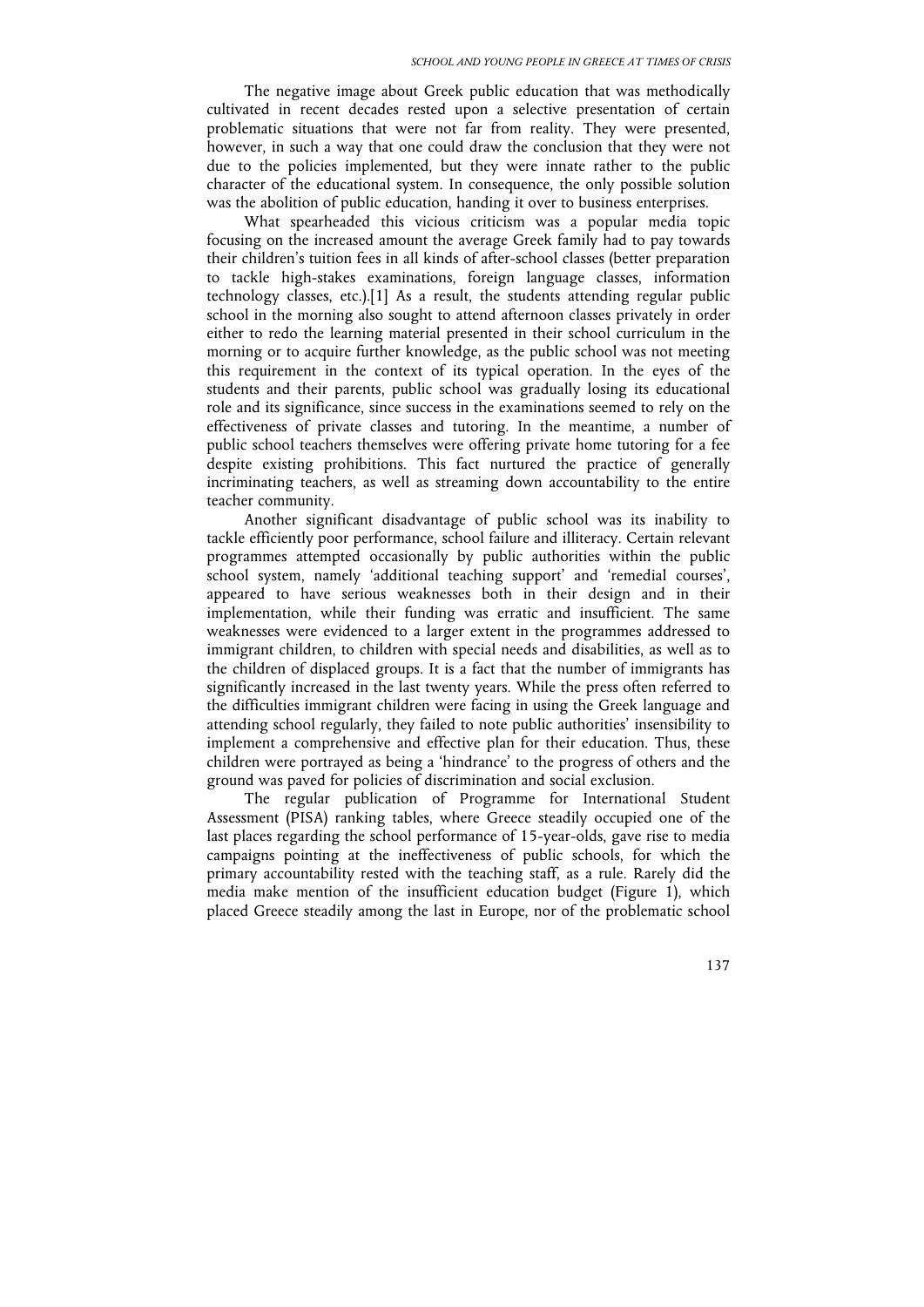curricula and teaching materials, or the serious lack of technology infrastructure and the serious shortage of teachers in school units.



Figure 1. Public expenditure on education as a percentage of GDP.

Accordingly, in the picture of an anachronistic, exceptionally large, extremely costly and ineffective public sector, which was systematically presented by most media agencies, a similar educational structure sharing basically the same features made a matching complement.

# **The School of Crisis**

Upon the implementation of the Memorandum policy (2010), Greek education has dramatically deteriorated at all levels. The Greek public school, caged within the policy of the Memorandum, suffers from a constant financial bleeding that has nailed public spending for education to the lowest rankings in Europe, whereas predictions for the following years, based on the troika's indicators, are equally ominous (Figure 2). Schools can hardly perform their basic functions under the circumstances. It is a very common phenomenon that instruction in some school subjects, including those that are thought of as 'core subjects', is not taking place in some schools, even when they are halfway through the year, as there is an insufficient number of teachers necessary to teach them.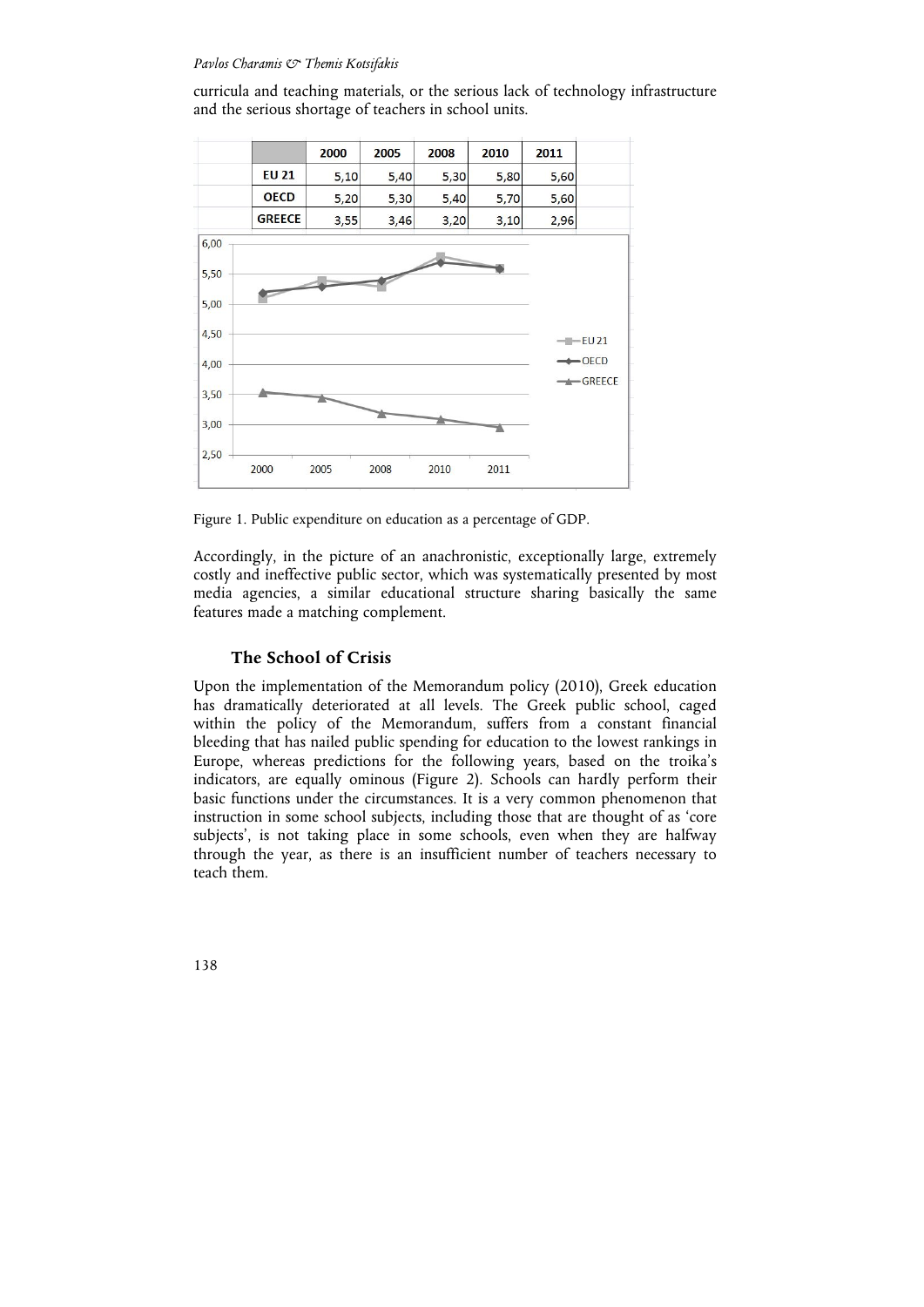

Figure 2. Public expenditure on education as a percentage of GDP in Greece.

At the same time, the public schools are stripped of the structures and services that could be efficiently developed under different circumstances to enhance their quality and reduce educational inequities. The basic programmes supporting students with learning difficulties sometimes do not operate at all or they operate improperly for a minimum period of time. The school libraries introduced in a limited number of schools with funding from the National Strategic Reference Framework funding are not working or operate minimally because of the lack of the required support personnel. A large number of Centres for Environmental Education have closed down, others operate at a rudimentary level and most interschool leagues have been discontinued due to insufficient funding. Further, in some distant schools, students' commuting to and from school, which was the corollary of a number of unjustified school mergers, is at stake and parents are often called upon to undertake also the cost of transport. It is notable that within a period of four years the number of schools dropped to 12,734 in the school year 2013-14 from 14,435 in 2009-10 (a 12% reduction based on the data obtained by the Greek Statistical Office, processed by the Greek Federation of Secondary Education State School Teachers – OLME).

The situation is even more problematic for the students with special needs or disabilities, who in addition to their commuting difficulties are confronted with a serious shortage in specialised teaching staff. Additionally, because of a series of vital organisational and operational problems, schools are deprived of the oxygen pertinent to their operation. Specifically, while many teachers retire every year, new teachers are not being appointed to a permanent post. For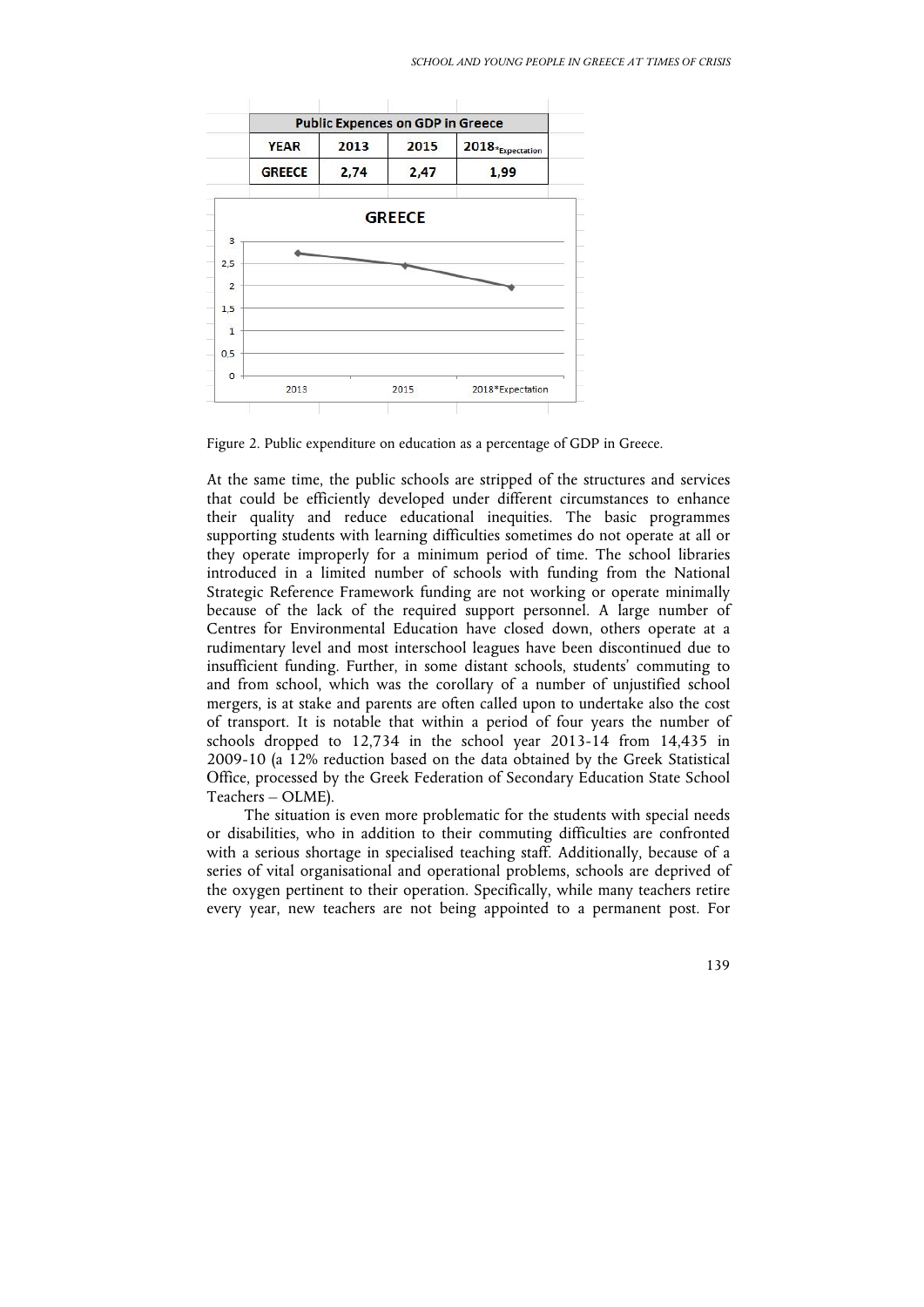example, the number of teachers in secondary education has dropped by 27.1% (from 104,043 in 2010 to 75,849 in 2014, as shown in the data released by the Ministry of Education and processed by OLME). There is no provision for the teachers' professional training and the need for continuous professional development despite the fact that the teaching staff in secondary education is aging. Meanwhile, teachers' working conditions are constantly deteriorating within a school and social environment that becomes literally unbearable.

It is worth mentioning, however, some problematic situations which are less obvious. The educational system is organised and functions in a way that often fails to respect students' natural rate of development. An excessively competitive ethos that now dominates education globally is one of the most typical examples. Based on this notion, the New Lyceum and the 'Test Bank' have been adopted in the recent reform of 2013 (Law 4186/2013). In an attempt to limit the number of Lyceum graduates heading towards higher education and increase the competition between students and teachers as well, the government introduced a mixed system of in-school and national examinations for all three grades in Lyceum, both of the general and technological type. This system relied on the creation of a 'Test Bank'. For each grade in Lyceum, half of the examination questions were drawn from the 'Test Bank', while the rest were assigned by the teachers at a school level. This resulted in forcing students and teachers into a cut-throat game where they are seeking personal success and distinction, which intensifies stress, undermines solidarity and cooperation inside school, and easily leads to lack of fulfilment, frustration and to abandoning of effort.

In the same vein, the Ministry of Education attempted to create a special category of schools for students of excellence within primary and secondary education, renaming the so-called 'Experimental' schools 'Experimental/Model' schools and establishing at the same time entrance examinations for admission to this type of school as early as straight after graduation from primary institutions. This practice generated an increase in this type of schools and encouraged their growth throughout the country, yet, it was met with severe opposition since it was believed to undermine the basic principles of the democratic school and to increase social inequalities in the field of education.

This dark picture of the current situation is complemented by the systematic violation of labour rights as far as the teaching staff and the other education employees are concerned, which is characterised by the constant reinforcement of authoritarianism and repression. An extreme example of this policy that does not pay respect to children's right to education, nor to teachers' right to work, was the abolition by law, totally unnecessarily from a pedagogic and social viewpoint, of approximately 50 teacher specialities from the section of Vocational Education and Training; this was also followed by the compulsory suspension of teachers, while about 2000 of them had to come to terms with the possibility of an irrevocable dismissal in August 2013. Some of the specialities that were terminated under the pretext of the low demand included some very popular career choices, such as Nursing and Graphic Arts.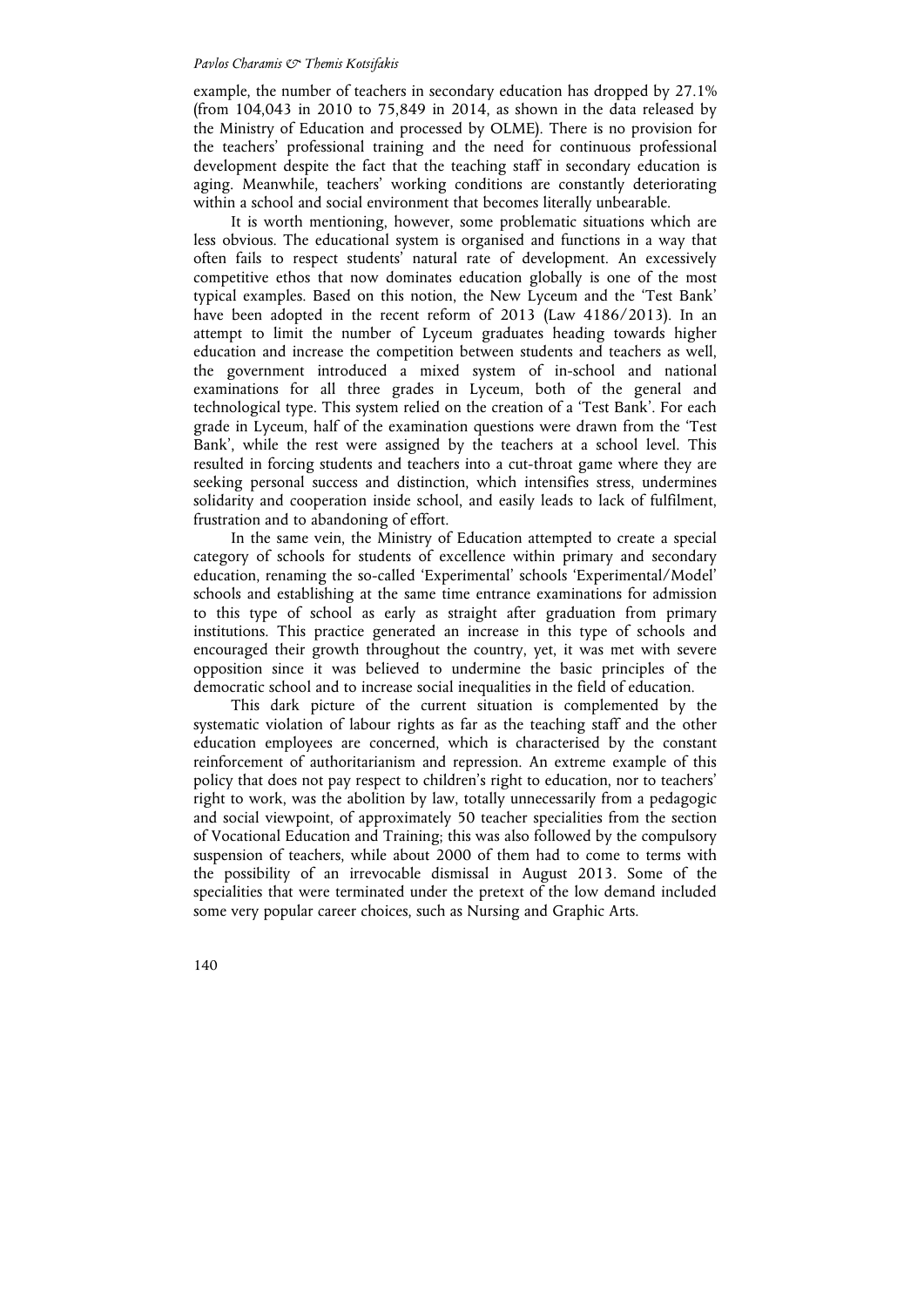Two important legislative interventions were the peak of this political force. They were both used extensively to control and manipulate the teachers who resisted the attempted reforms. The first initiated a severe system of teacher assessment that was directly tied to their pay and professional advancement and could easily result even in their dismissal (Law 4024/2011, Law 4142/2013, Law 3848/2010, Presidential Decree 152/2013). An indication of the legislator's goals and intentions is the law provision regarding the teachers' advancement to the next professional grade level; hence, this law designates a certain upper limit (ceiling) regarding the number of teachers to be promoted to the next professional grade level each year; this number is getting smaller as teachers move up to a higher grade. The second law introduced a new disciplinary system (Disciplinary Law: Law 4057/2012, Law 4093/2012), according to which teachers may be put on leave and be dismissed even when they exercise union or social action or for matters concerning their personal or family life.

# **The Young People of Crisis**

The repercussions of the crisis for children and young people have been quite similar. As has often been alleged, these two groups constitute essentially the first victims of the massive attack launched by the extreme neoliberal policies that have recently been imposed on Greek society, with regard to quality of life and human rights. Children's own survival was becoming problematic as the overall situation of the Greek economy was constantly being degraded and Greek families were having difficulty in ensuring even the basic means for the survival of their members under the burden of successive austerity measures and rising unemployment. And yet, when recurrent, numerous reports talked about undernourished children in schools and intense conditions of poverty and deprivation by late 2011, some chose to downplay or ignore the issue.[2]

This whole matter incrementally became the topic of discussion among state officials and relevant institutions. In February 2012, a special session convened in the Standing Committee on Social Affairs of the House of Parliament discussed issues of poverty and social exclusion in the crisis conditions (Parliament of Greeks, 2012). As noted in the minutes of the above session, among others, the policy enforced in Greece at this time 'violates children's rights, violates the International Convention on Children's Rights ... as well as Children's Charter of Fundamental Rights that relates to the regulatory framework of the European Union'. In fact, it makes a quite dramatic report stating that 'at least two thousand five hundred children attending primary schools in Athens are undernourished' (p. 165) while 'it is possible that deprivation of material goods in the early years of their lives will negatively affect their development and their future prospects' (p. 32).

Additionally, the Greek National Branch of UNICEF in a recent report (UNICEF – Greek National Committee, 2014) expressed deep concern about the worsening of the conditions for children and young people in Greece in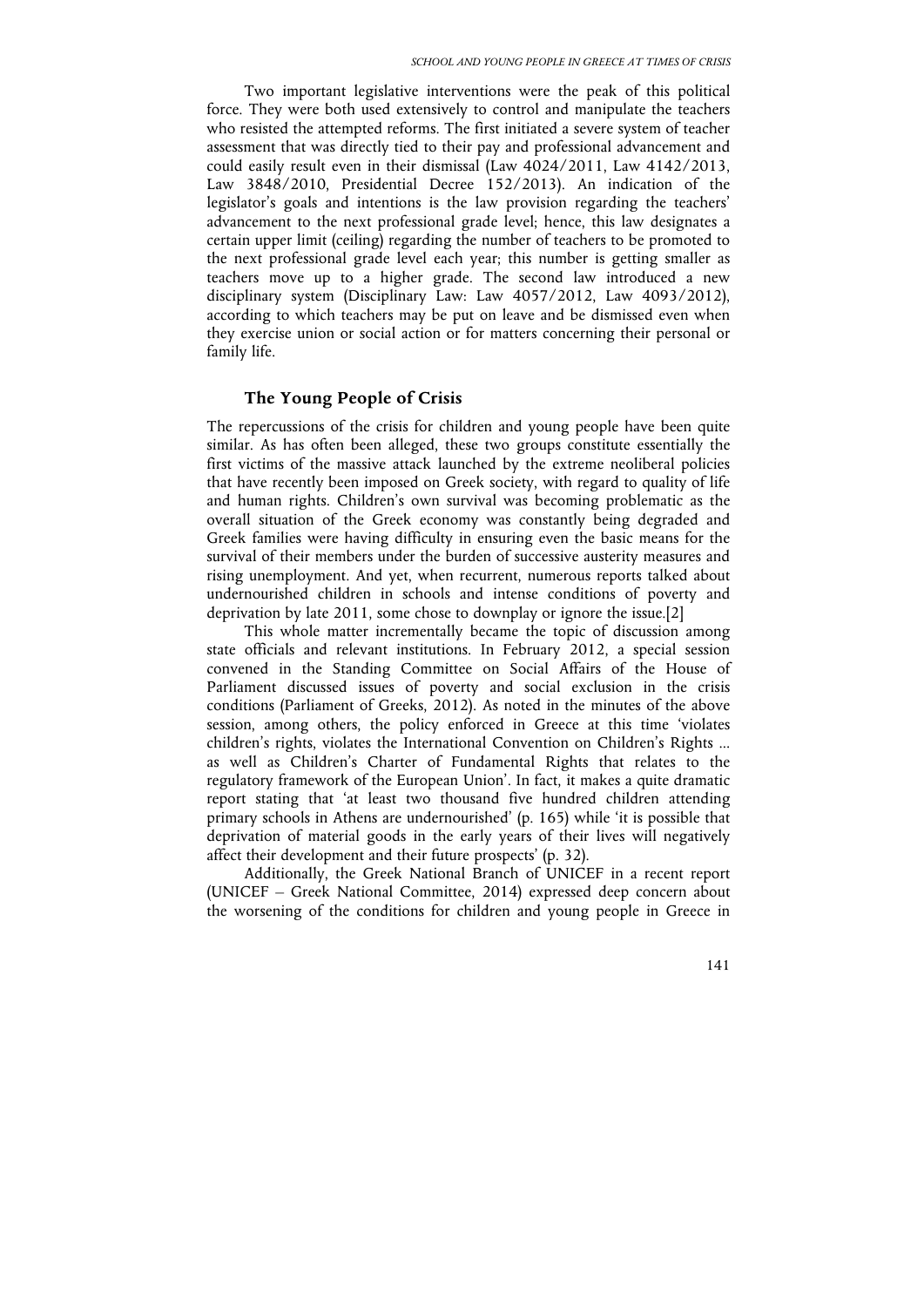recent years. This report points out that the policies implemented in Greece 'not only fail to seriously consider children's rights, but in many cases children do not receive the attention required on certain basic issues in politics'; for example, 'in designing the tax policy' (p. 14). As the writers of the report mention, the existing economic and social situation in Greece is 'the "last chance" to take action for the children' since 'data of 2012 show a rapid decline in all social indicators relating to children, and more particularly in those of poverty or poverty and social exclusion' (p. 15).

The report draws attention to the fact that based on relevant EU data, the increase in child poverty in Greece (26.9% in 2012) is the largest ever recorded in Europe and signals a considerable divergence from the goal set; that is, a drop to 18% by 2020, as provided for under the 'Europe 2020' Strategy (see Figures 3 and 4).



Figure 3. Youth unemployment in the European Union.

For the young individual, the possibility of being unemployed is by itself a source of stress and anxiety about the future. Meanwhile, it may negatively affect their relationship with school and the acquisition of knowledge, with students feeling unmotivated to pursue high educational goals, which, in turn, results in low performance or final school drop-outs. Further, considering the young individuals who are starting their careers, unemployment cancels out the efforts and schoolwork of many years, postpones their economic and social empowerment to a later age, binds them with some type of prolonged dependence on parents or social welfare and charity structures, forces them to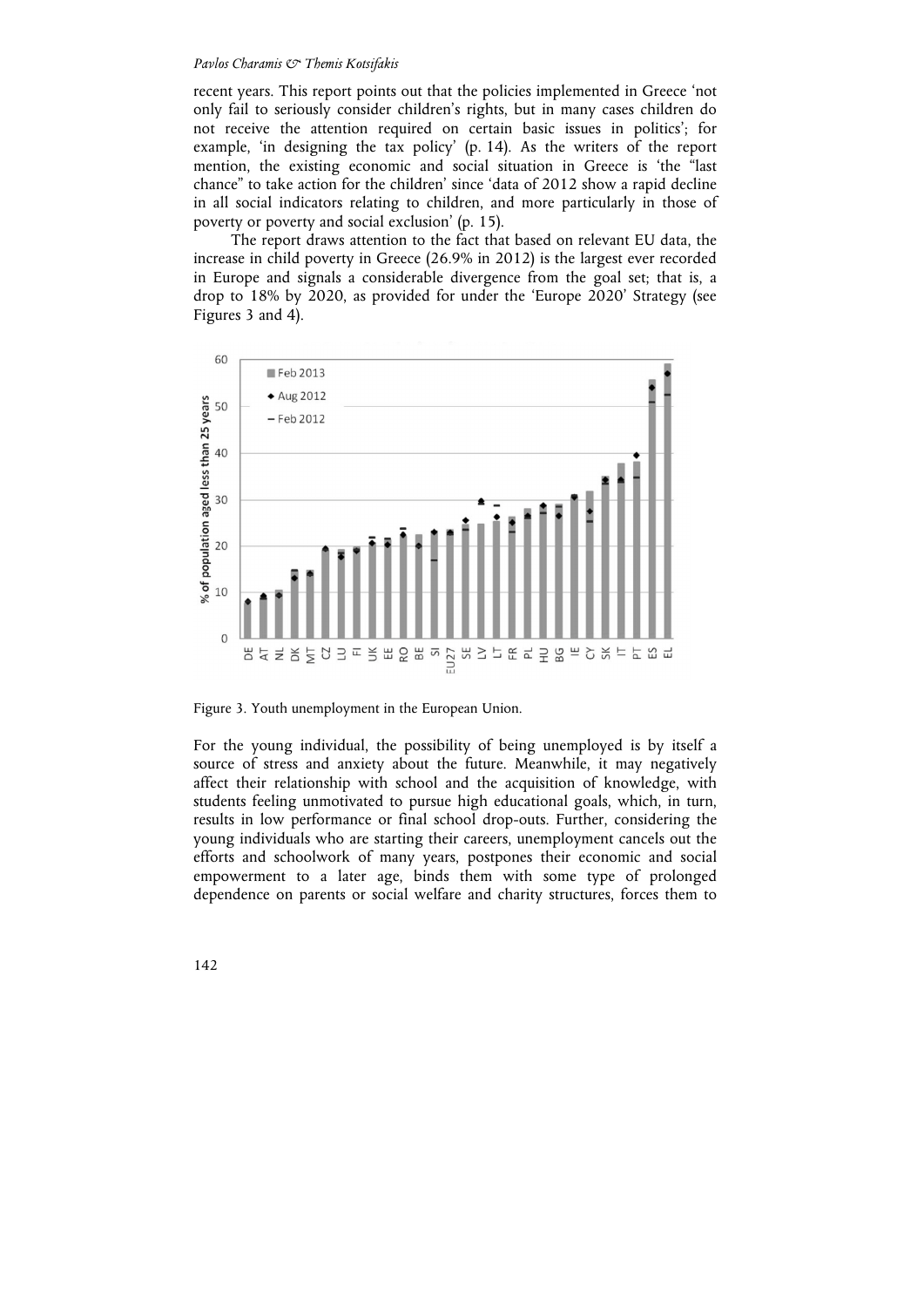emigrate abroad, drastically limits their chances to actively contribute to the social fabric, and ultimately harms their confidence and dignity.



Figure 4. Youth unemployment in Greece and the European Union.

Unemployment rates, particularly for the young, suggest the existence of another pathogenic situation in Greece that threatens to rock the foundations of Greek society (See Figure 5).



Figure 5. Youth poverty or social exclusion.

To be sure, the impact and intensity of unemployment feel even worse for those coming from a low socio-economic background, who can hardly exploit alternative routes. The long-term consequences of this serious disease spread in Greek society may turn out to be more detrimental and painful, but to date they have not been thoroughly studied yet.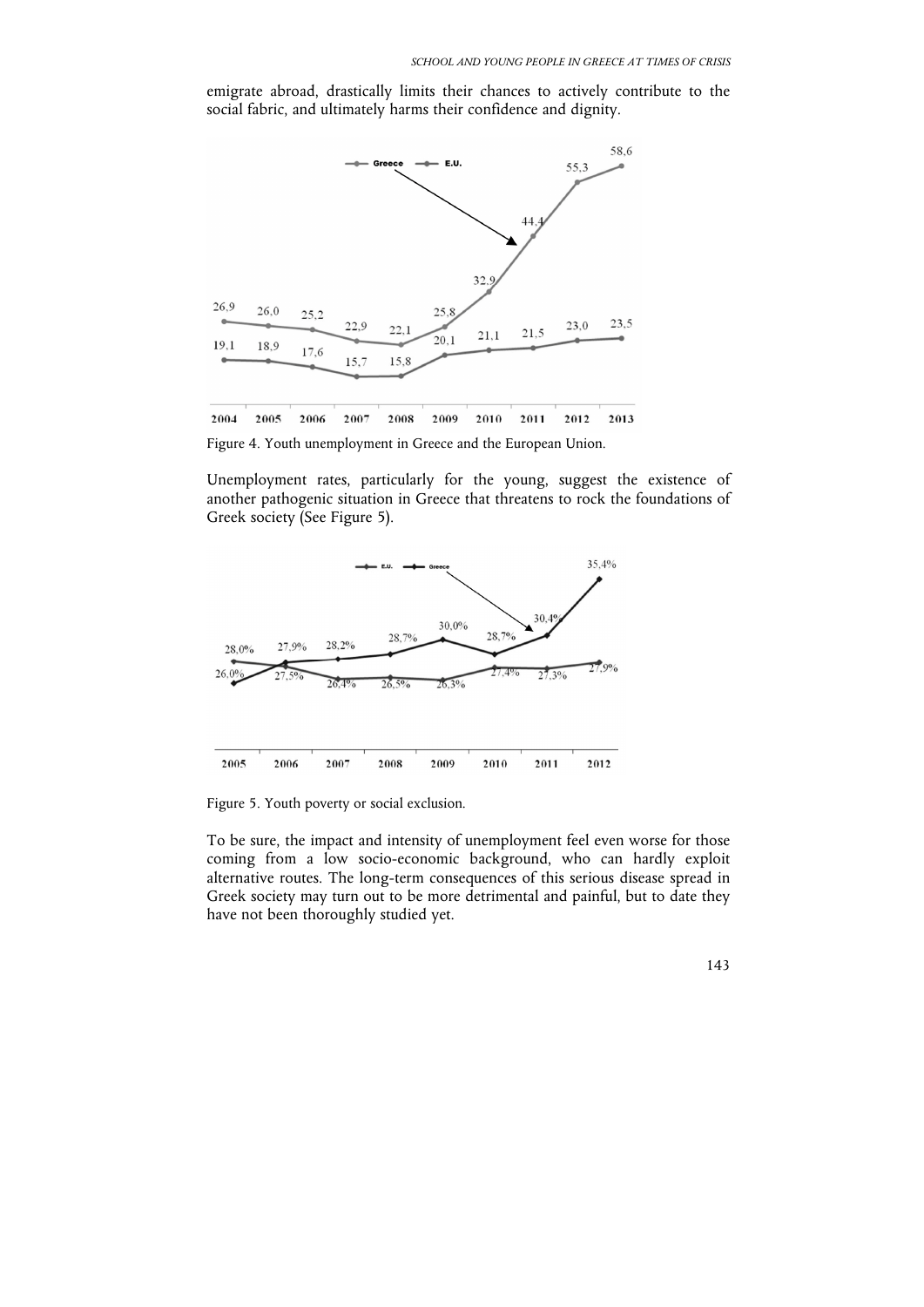Evidently, these negative developments largely affect society as a whole, beyond the school environment, being the outcomes of the overall recession that Greek society is facing. They become apparent, however, within the school context every day. In fact, since human rights are uniform and indivisible, violations pertaining to some of them directly influence the realisation of other rights. Undernourished children, for instance, are also the same ones who are deprived of proper medical care, cannot afford to purchase basic stationery supplies or to have access to knowledge resources or learning support aids; these children can hardly stay focused on the process of learning. Immigrant children or children belonging to domestic disadvantaged groups, who cannot furnish the necessary vaccination documentation, easily become the target of racist attacks with the ultimate goal to expel them from schools.

Relief structures created by parents, teachers and other agents and initiatives comprise another crucial chapter of the Greek crisis and its repercussions. Their action and activity has come to fill in critical slots left open by a state in deficit, underfunded and degraded, whose services are becoming all the more commercialised and where economic and organisational problems are present throughout.

Lastly, special reference should be made to the rise of right-wing extremism, a new phenomenon resulting from the overall social and economic developments. More specifically, the participation of 'The Golden Dawn', a neo-Nazi construct, in the Greek Parliament since the national elections in 2012 has favoured the expansion of their activity inside several schools by forming taskforce groups and developing racist behaviour mainly towards immigrants. Following the murder of a young musician in 2013, 'The Golden Dawn' was officially proclaimed a criminal organisation and its leading figures and many Members of the Parliament representing 'the Golden Dawn' were indicted. This has substantially lessened their influence on young Greeks; yet, dangers are still lurking.

# **Discussion**

The management of the crisis in Greece since late 2009 onwards has diverted from constitutional legality. Under the pretext of handling an emergency situation, some basic labour rights were deferred and the Parliament obtained the right to make decisions notwithstanding established procedures. What followed was an overpowering procedure of imposing a series of measures at the expense of the working people, creating, thus, an atmosphere of panic and confusion. By using the argument of managing the fiscal deficit and reducing public spending, the public sector  $-$  and public education for that matter  $$ received continuous blows.

Planning about education, in this context, was sought through different perspectives in compliance with the troika's overall policy. Once again, the Organisation for Economic Cooperation and Development (OECD) was employed and hence produced a recommendations report about the Greek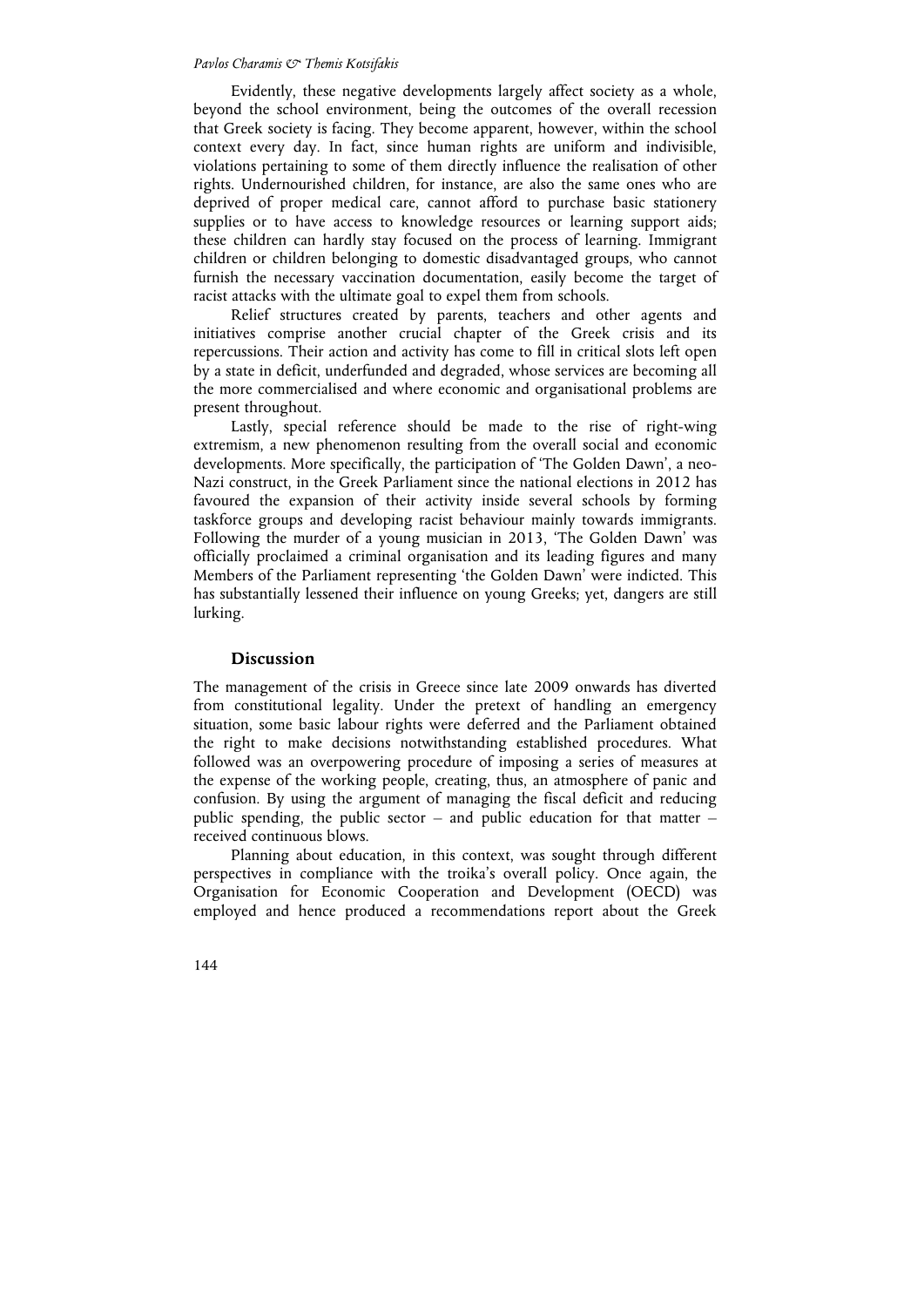educational system (OECD, 2011). This report, along with occasional EU directives, was meant to be the guiding principle for educational policy in Greece in the years to come. Significant legislative texts of that period, including the 'New Lyceum' and the 'Test Bank', as well as all relevant material about the introduction of teacher assessment, were fully aligned with the spirit conveyed in this report.

Overcoming their initial shock and bewilderment, the working people attempted to stand together in opposition to this devastating policy. Some fruitful outcomes of this activity were some movements of the 'I do not pay' type, various support and solidarity structures, and 'the movement of the open squares' with the Syntagma Square being the central meeting point; in addition, there was a powerful strike movement determined to express its opposition and rage under some extremely thorny conditions of police repression and misconduct. In the domain of education, this movement displayed all its facets. The main driving forces were the creation of relief and student support structures (providing the basics to students and families suffering from food deprivation, providing private tutoring free of charge, etc.), as well as financial support to suspended and dismissed teachers.

Soon, some political differentiation appeared, which in the first place was manifested within education and other trade unions and almost simultaneously made its appearance also on the central political stage.

It was made obvious that the troika's procedures not only failed to accomplish a disengagement from the debt even in the long term, but rather the debt was escalating despite all the severe austerity measures taken. The anti-Memorandum union groups acting within the federation of teacher unions were growing over time and on many occasions they gained the majority. At the same time, the outcome of the national elections in 2011 indicated that the anti-Memorandum political parties had gained considerable power and that a more general political change was feasible. Indeed, this change took place in January 2015 when the anti-Memorandum political parties took governance.

The climate has already significantly changed following the most recent political developments. Several measures and practices adopted by Memorandum governments in the context of the constitutional diversion are being withdrawn, including the 'New Lyceum', the 'Test Bank', the illegal and unjustified teacher dismissals, the elitist character of 'Experimental Schools' and so on.

Nevertheless, the implementation of harsh austerity policies and long-term cuts has shaped the current situation in a way that is not readily reversible, and it looks as though for many years ahead Greek education will have to struggle through its multiplicity of problems.

A true realisation of the Greek problem and its handling by the international community should be grounded in the view that the case of Greece is not a single, isolated incident attributed to its idiosyncrasies, but instead it is a symptom of an international problem which challenges critical conquests and working rights and threatens public school and social welfare in